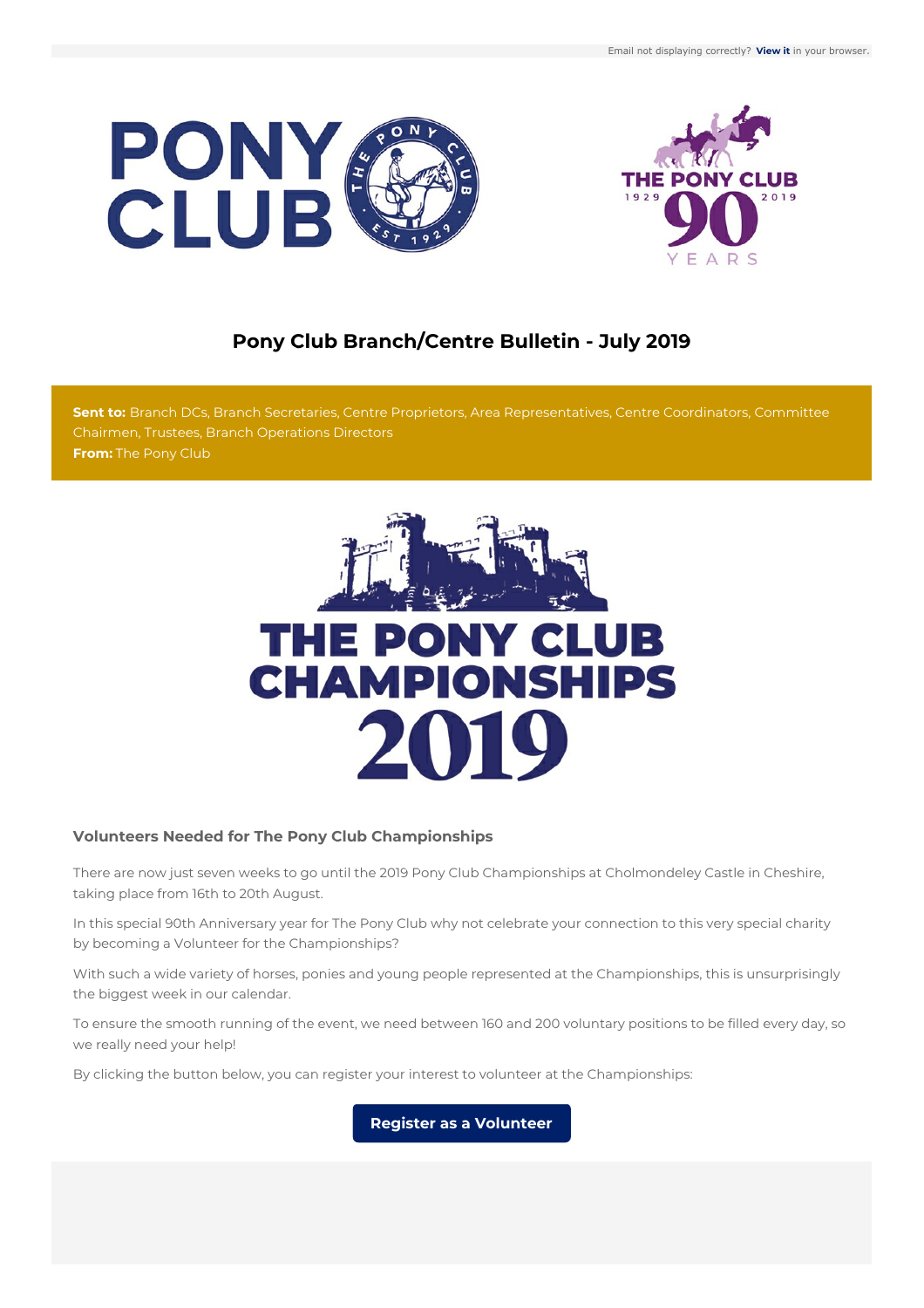From 5pm on Monday 1st July you will also be able to indicate the hours/days you are available, as well as indicate the types of role you would like to volunteer for. Accommodation information will also be available on the page.

The roles include:

- Buggy driving
- Dressage writers and stewards
- Dressage sheet collecting
- Scoring and scoreboard update
- Tack checking
- Stewarding the collecting ring
- Fence Judges
- Catering: preparation and serving (Food Hygiene certificates would be beneficial)

Please find this year's timetable available to download below:

# **[Championships](http://www.pcuk.org/uploads/activities/Championships-Timetable-2019.pdf) Timetable**

We are very grateful to those who have already signed up, and to those who have offered to cover their own fuel and accommodation costs. For those who would like some support with the cost of fuel, fuel can be claimed at 25p per mile and a contribution made by The Pony Club towards accommodation if required.

If your situation or availability changes please email **[area12@pcuk.org](mailto:area12@pcuk.org)** ASAP and please also notify us of any dietary or mobility requirements.

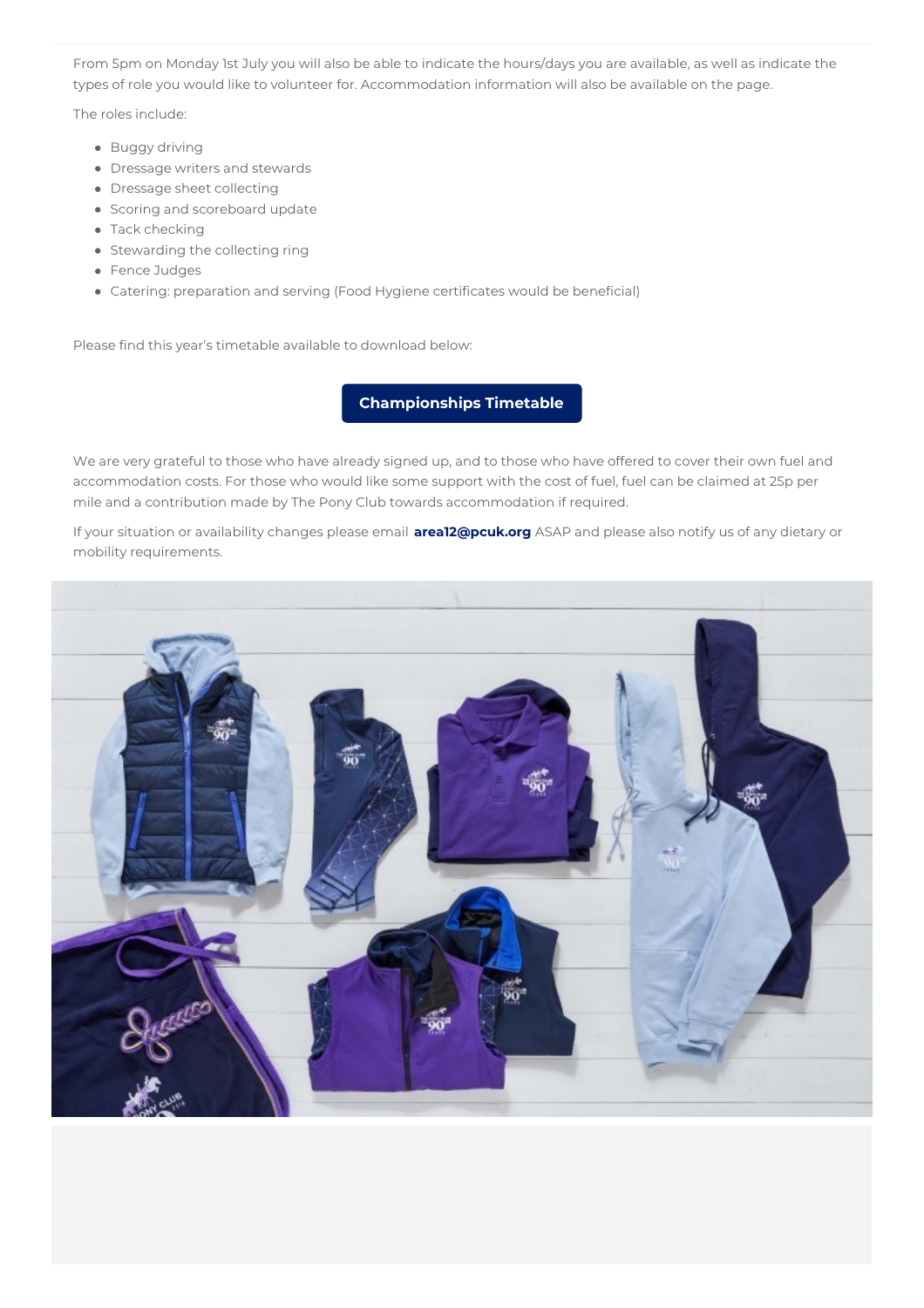## <span id="page-2-0"></span>**Have you checked out our fantastic 90th Anniversary range?**

#### **Clothing and Accessories**

In celebration of our 90th Anniversary, we are delighted to be offering a beautifully designed selection of commemorative clothing created by our Partners, Harry Hall. The full range is now available on The Pony Club Shop powered by Harry Hall. Shop the range by clicking below:

**View the 90th [Anniversary](https://bit.ly/PCUKShop_HarryHall) Range**

Visit our **[Facebook](https://www.facebook.com/ThePonyClubUK) page** for a competition in partnership with Harry Hall to win a Pony Club kit bundle to enjoy using over the summer holidays.

#### **The 90th Book**

We have been enjoying all the stories, memories and anecdotes that Members have sent us in response to our request for contributions to the 90th Anniversary book. Thank you so much for sharing these with us. Our only regret is that we can't use them all, but how wonderful that we could, in theory, create several books from all your contributions! The Pony Club means so much to us all.

To pre-order your copy please click the button below:





# **Take part in Ride around the World Day**

Make sure you have the 3rd of August in your diary to take part in 'Ride Around The World Day'. This is a unique opportunity for you to share your connection with The Pony Club whatever your age.

Members old and new are getting together all around the world, whether it is at a competition, camp, hacks or picnic with friends. We would love everyone to share their stories on the day via social media channels with the hashtag **#PonyClubWorldRide**.

There is even music kindly provided by Andrew Lloyd Webber, husband of our President, Lady Lloyd Webber for those who wish to use it as the soundtrack to their videos from the day. Download the file by clicking the button below:

**Download the 90th [Anniversary](http://www.pcuk.org/download90.php) Soundtrack**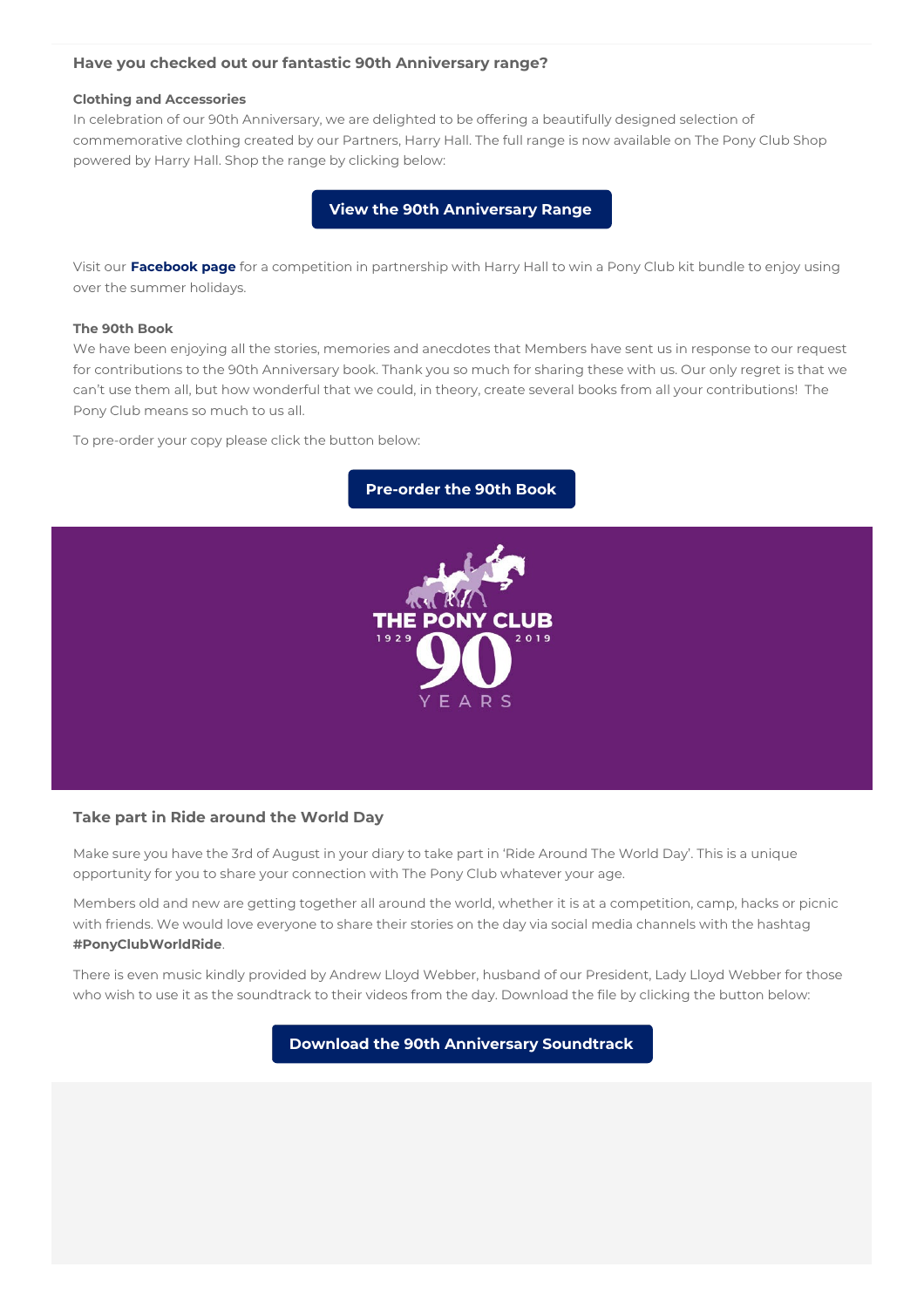

#### **Latest Sports Updates**

#### **Flu Vaccinations**

With cases of equine influenza continuing to be reported, Members are reminded that it is essential to have their horse's flu vaccinations up to date **before** attending any Pony Club activity. If a horse has not been vaccinated appropriately, it may not attend a Pony Club event to protect the health of the other Members' horses and those of the hosting venue.

The seven-day clearance period, between having the vaccination and attending an event, continues to apply (see point 7 of the vaccination rule on page 30-31 of the Health and Safety rulebook).

If it has been more than six months since your horse has been vaccinated, then the British Equestrian Federation recommendation is to consult your vet. Find out more by clicking below:

**Latest BEF guidance on Flu [Vaccinations](https://bef.co.uk/News-Detail.aspx?news=equine-flu-update-vaccination)**

#### **Young Volunteers**

Calling all YELA candidates and Pony Club volunteers! The Young Equestrian Leaders Award is the British Equestrian Federation (BEF) youth volunteering award, and it's open to all young people aged 13 to 25 years old who volunteer with BEF Member bodies like The Pony Club. To find out more and register just click below:

**[Register](http://yela.org.uk) for the YELA scheme**

#### **Centre Equitation Competition**

Find out more about this competition which takes place at The Pony Club Championships for Pony Club Centres by clicking below**:**

**Centre Equitation [Competition](http://www.pcuk.org/index.php/centre_membership/centre_championships/) Info**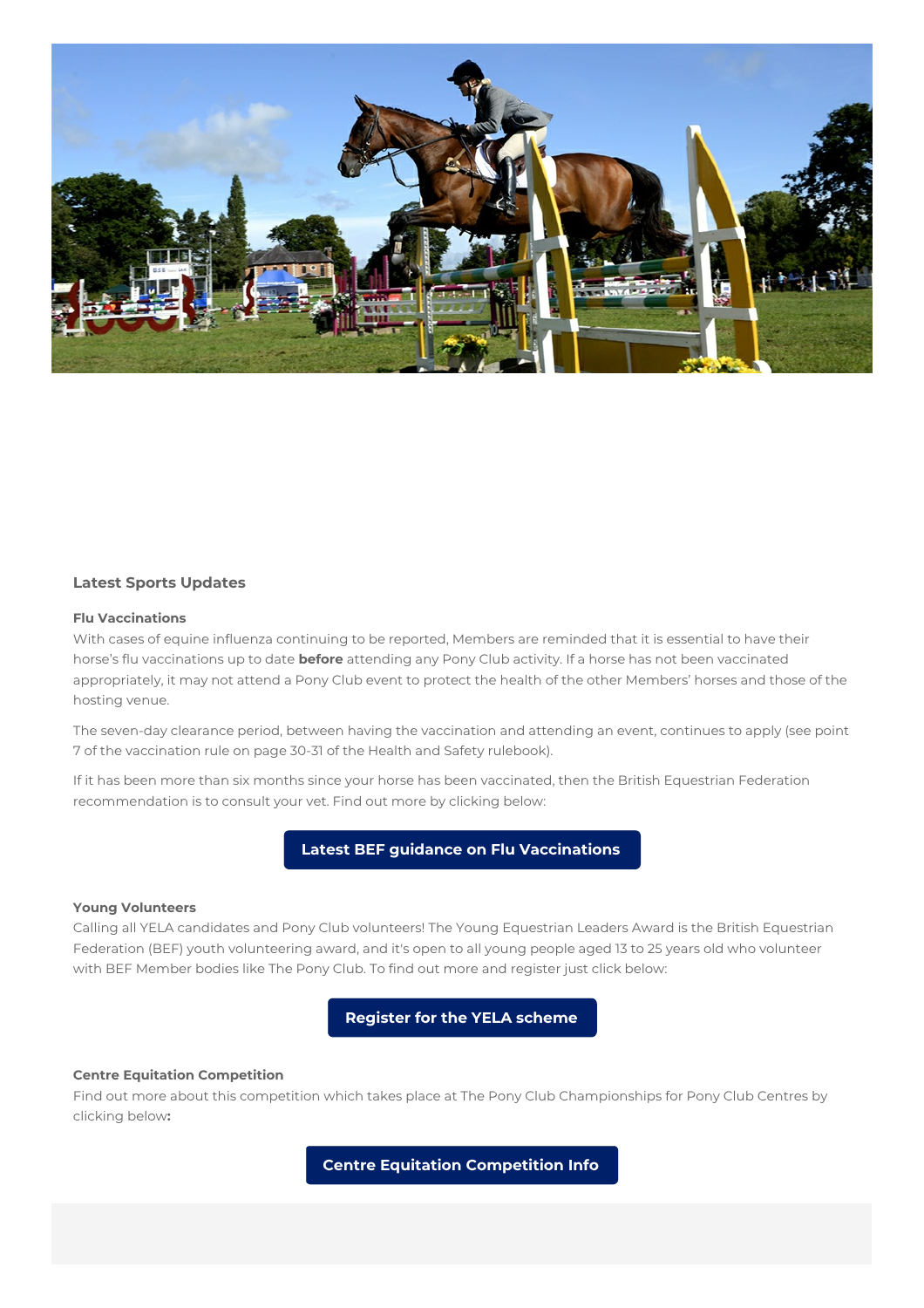## **Training Vouchers available at BSPS Gold Cup**

In collaboration with the British Show Pony Society, we are able to offer a training voucher for £100 to the highest placed Pony Club Member in each of the three height sections of the BSPS Gold Cup at Burghley Horse Trials. This has been generously sponsored by Mrs Sheila Clifford. Further details of this competition and how to qualify can be found on the BSPS website.

## **Dressage**

Please note that the version of the Open Dressage Test 2019 in the Dressage Rule Book is incorrect. All other versions on the website and through Harry Hall are correct.

All Dressage and Eventing tests can be downloaded here on the **Pony Club [website](#page-2-0)**. Score sheets can be purchased from the Pony Club shop through **[bit.ly/PCUKShop\\_HarryHall](http://bit.ly/PCUKShop_HarryHall)**



## **Project Pelham enters Data Cleanse stage**

The project is progressing well, and we are about to start writing the testing scenarios for the first major phase (Membership) which will be received from the developers in the next month.

We are very excited to be able to tell you that according to current planning we will be able to start the implementation phase in October this year, when we will migrate Branches in a phased manner over 6-7 weeks. More details will follow in due course on exactly how this will be done.

In the meantime, we are starting to prepare the Unity data for transfer into the new system, and we need help from you all! Over the next month, individual reports will be sent to all Branches requesting that they check the data that is stored in Unity for Members, parents/guardians and Coaches.

The main focus of this is not the accuracy of each field (that is up to all of you) but to remove the duplicate entries that are present in Unity. There will be clear guidance given on how to use the reports, and you will only be asked to check the records that we believe are an issue, not every Member in your Branch. We are checking both active and archived Members.

To find out more info on the Pelham project click the button below:

**[Pelham](http://pelham.pcuk.org) Project Site**